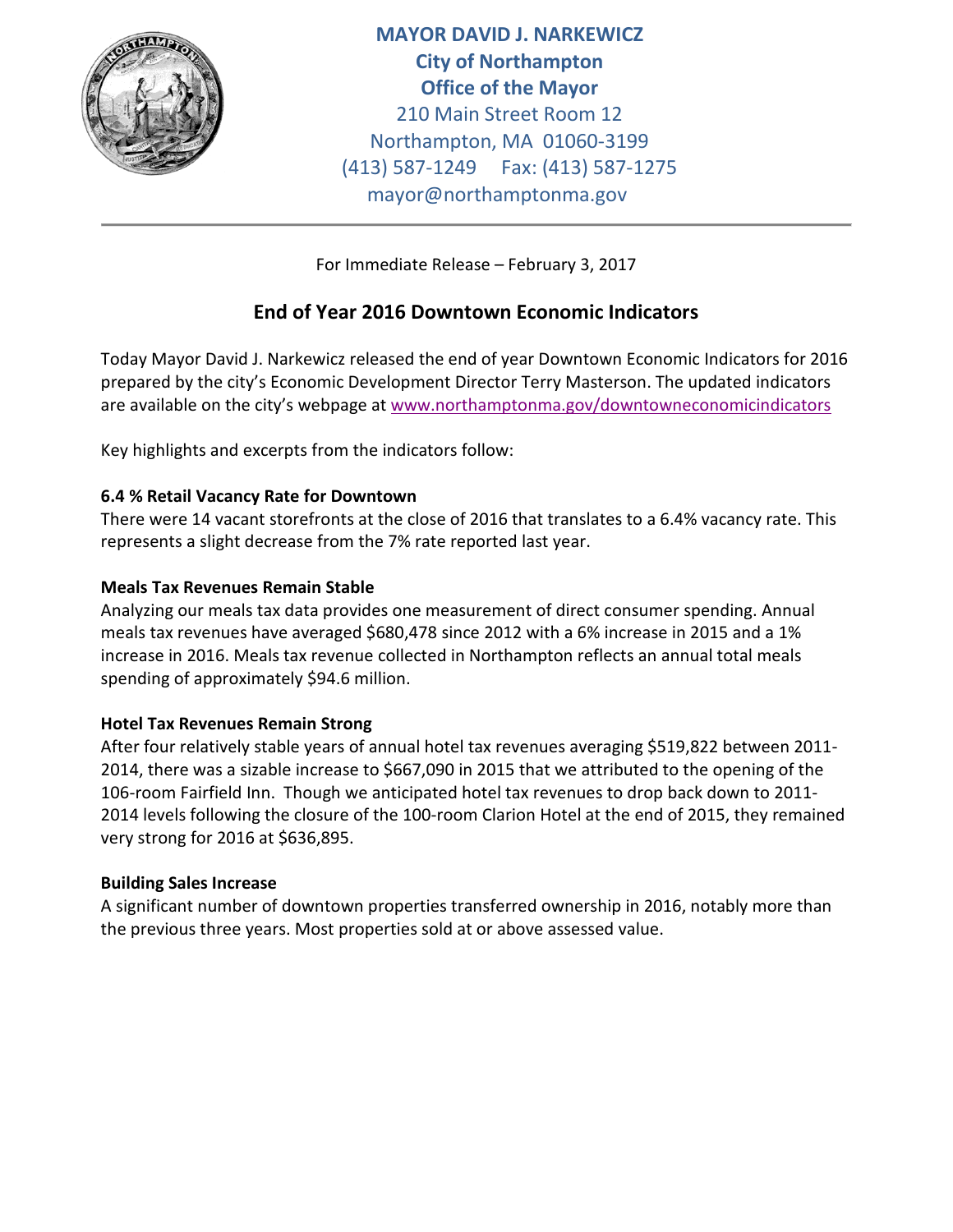## **List of Retail Movements**

| <b>New Arrivals: 12</b>                                                                                                                                                                                                                                                                                                                                                                                                       | <b>Relocations/Expansions:</b>                                                                                                                                                                                                                                                                                                                          | <b>Retentions: 3</b>                                                                                                      | <b>Departures: 11</b>                                                                                                                                                                                                                                         |
|-------------------------------------------------------------------------------------------------------------------------------------------------------------------------------------------------------------------------------------------------------------------------------------------------------------------------------------------------------------------------------------------------------------------------------|---------------------------------------------------------------------------------------------------------------------------------------------------------------------------------------------------------------------------------------------------------------------------------------------------------------------------------------------------------|---------------------------------------------------------------------------------------------------------------------------|---------------------------------------------------------------------------------------------------------------------------------------------------------------------------------------------------------------------------------------------------------------|
|                                                                                                                                                                                                                                                                                                                                                                                                                               | 8                                                                                                                                                                                                                                                                                                                                                       |                                                                                                                           |                                                                                                                                                                                                                                                               |
| • Pita Pockets – 91 Main St<br>• Glazed Donuts- 8 Crafts Ave<br>• Oriental Flavor – 41 Main St<br>• Antiquarian $-108$ Main St<br>• Pure Barre $-63$ King St<br>• Con Vino – 150 Main St<br>• Blue Marble – 150 Main St<br>• Bombay Royale $-1$<br>Roundhouse Plaza<br>• Grateful Hound $-114$ Main<br>St<br>• Wireless Zone $-180$ Main<br>St<br>• Green Earth Computer $-20$<br>Crafts Ave<br>• Brits R Us $-$ 16 Armory St | Happy Valley -177 Main<br>St<br>Theory Skateboard - 32<br>$\bullet$<br>Main St<br>NHT Running -28<br>$\bullet$<br>Pleasant St<br>Deals N' Steals - 1 Pearl<br>$\bullet$<br>St<br>Edw Jones $-6$ Market St<br>$\bullet$<br>Hempest $-2$ Conz St<br>٠<br>Birdhouse Music-164<br>$\bullet$<br>Main<br>Nourish Wellness Cafe -<br>$\bullet$<br>10 Bridge St | Faces - 175 Main St<br>$\bullet$<br>A2Z Science – 57<br>$\bullet$<br>King St<br>Cedar Chest - 150<br>$\bullet$<br>Main St | Gleason's Camping<br>٠<br><b>SIP</b><br>$\bullet$<br>Zen<br>$\bullet$<br>One Bar<br>$\bullet$<br>Berkshire Yogurt<br>٠<br>Subway<br>٠<br>Iris Photo<br>$\bullet$<br>Hinge<br>٠<br>Western Village Ski<br>٠<br>Mercantile<br>٠<br>Dunkin Donuts (Main St)<br>٠ |

#### **List of Storefront Vacancy and Occupancy Activity**

**Summary:**

- 6 storefronts were quickly re-occupied after a vacancy
- 10 storefronts have remained vacant for years

| <b>Total Number of Vacancies</b>       | 14                     | 14                     | 12                   |
|----------------------------------------|------------------------|------------------------|----------------------|
| <b>Storefront</b>                      | December 2016          | <b>July 2016</b>       | January 2016         |
| <b>Short Term:</b>                     |                        |                        |                      |
| 16 Armory Street                       | <b>Brits R Us</b>      | <b>New Tenant TBA</b>  | Theory Skateboard    |
| 8 Crafts Avenue                        | <b>Glazed Donut</b>    | <b>Glazed Donut</b>    | <b>SIP</b>           |
| 90 King Street                         | Vacant                 | Vacant                 | Northampton Running  |
| 9 Pearl Street                         | Vacant                 | Gleason's Camping      | Gleason's Camping    |
| 32 Main (Western Village)              | Theory Skateboard      | Theory Skateboard      | Western Village Ski  |
| 41 Main Street                         | <b>Oriental Flavor</b> | <b>Oriental Flavor</b> | Zen                  |
| 108 Main Street                        | Antiquarian            | Antiquarian            | Mercantile           |
| 177 Main Street                        | <b>Happy Valley</b>    | <b>Happy Valley</b>    | Hempest              |
| 229 Main Street                        | Vacant                 | Vacant                 | <b>Happy Valley</b>  |
| 273 Main Street                        | Vacant                 | Vacant                 | <b>Dunkin Donuts</b> |
| Long Term:                             |                        |                        |                      |
| 6 Strong Avenue (Kathy's Diner)        | Vacant                 | Vacant                 | Vacant               |
| 28 Pleasant Street                     | Northampton Running    | Northampton Running    | Vacant               |
| 26 Strong Avenue                       | Vacant                 | Vacant                 | Vacant               |
| 30 Strong Avenue                       | Vacant                 | Vacant                 | Vacant               |
| 48 Main Street (Former Hinge)          | Vacant                 | Vacant                 | Vacant               |
| 50 Main Street (Former Spoleto's)      | Vacant                 | Vacant                 | Vacant               |
| 8 Pearl Street (Prior Gas Station)     | Vacant                 | Vacant                 | Vacant               |
| 58 Pleasant Street (Former Marinello)  | Vacant                 | Vacant                 | Vacant               |
| 88 Pleasant Street (Former Grubb)      | Vacant                 | Vacant                 | Vacant               |
| 21 Center Street (Next to Police HQ)   | Vacant                 | Vacant                 | Vacant               |
| 24 Center Street (Iron Horse Building) | Vacant                 | Vacant                 | Vacant               |
| 55 Center Street                       | Wilson<br>Bacon<br>Law | Vacant                 | Vacant               |
|                                        | Firm                   |                        |                      |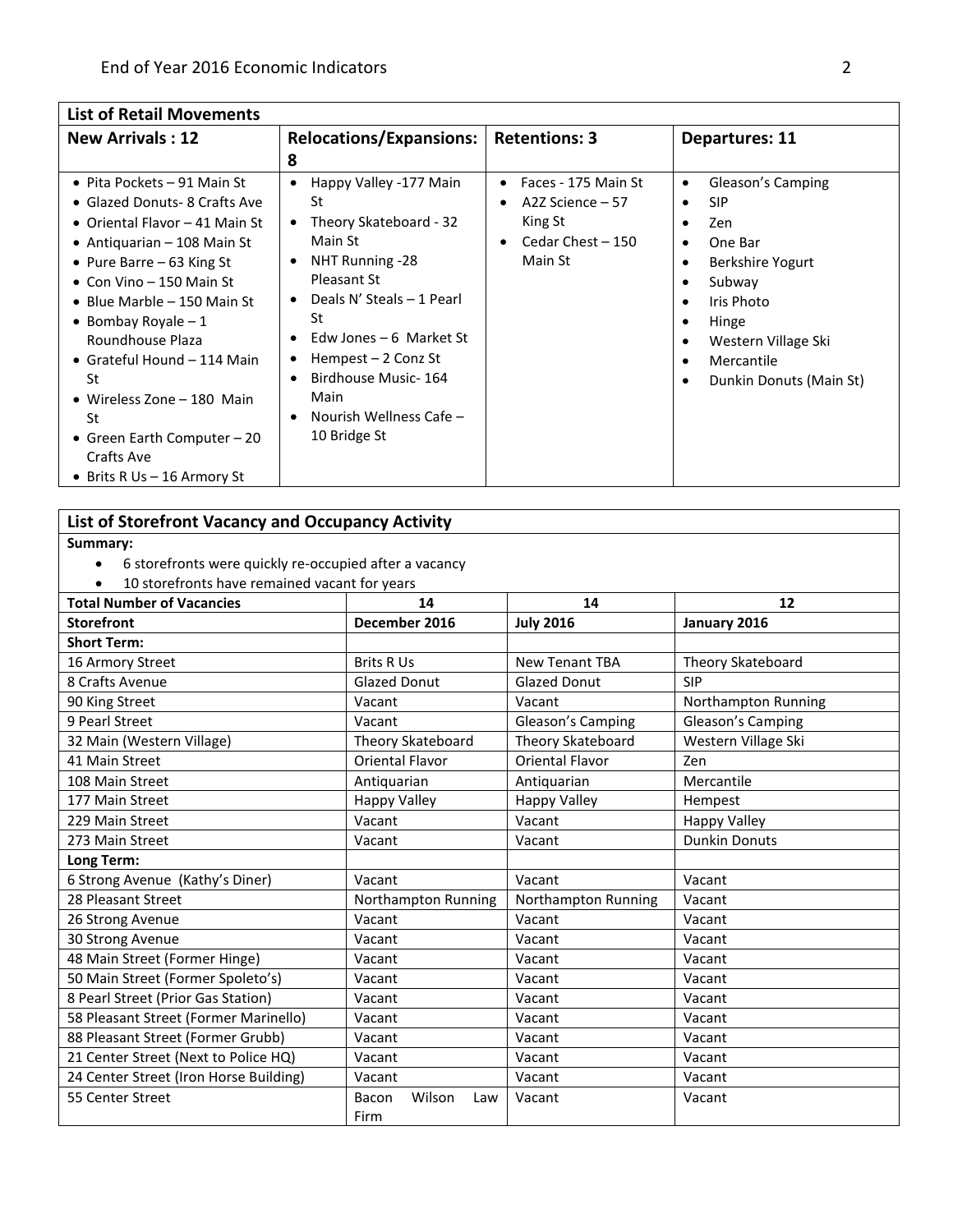| <b>List of Downtown Building Sales</b>   |                 |                                 |         |                             |                   |             |
|------------------------------------------|-----------------|---------------------------------|---------|-----------------------------|-------------------|-------------|
| <b>Date</b>                              | <b>Address</b>  | <b>Description</b>              | Sq. Ft. | <b>Prior Sale/Valuation</b> | <b>Sale Price</b> | <b>PPSF</b> |
| 2016                                     | 25 Market St    | <b>Brick Mixed Use</b>          | 7,200   | \$975,000 (2006)            | \$1,000,000       | \$138.88    |
| 2016                                     | 236 Pleasant St | <b>Former Service Station</b>   | 2,400   | \$249,000 (2014)            | \$370,000         | \$154.16    |
| 2016                                     | 263-287         | Retail/Apartment Bldg           | 22,000  | N/A                         | \$2,400,000       | \$109.00    |
|                                          | Pleasant St     |                                 |         |                             |                   |             |
| 2016                                     | 273 Main St     | Retail/Apartment Bldg           | 3,200   | \$689,000 (V)               | \$910,000         | \$284.00    |
| 2016                                     | 79 Masonic St   | 2 Story Building                | 2,600   | \$509,000 (V)               | \$750,000         | Land/Bldg   |
| 2016                                     | 32 Main St      | Former Western Village Ski Bldg | 5,000   | \$1,200,000 (V)             | \$865,000         | \$173.00    |
| 2016                                     | 40 Center St    | <b>Residential to Office</b>    | 2,300   | \$378,000 (V)               | \$479,000         | \$208.00    |
| 2015                                     | 9.5 Market St   | Click Workspace                 | 9,000   | \$1,200,000 (V)             | \$780,000         | \$89.00     |
| 2014                                     | 196 Main St     | Harlow Luggage                  | 4700    | \$325,000 (2003)            | \$1,050,000       | \$223.00    |
| 2014                                     | 236 Pleasant St | <b>Former Service Station</b>   | 2300    | \$225,000 (1990)            | \$249,000         | Land/Bldg   |
| 2013                                     | 189 Main St     | Shop Therapy                    | 6400    | \$950,000 (2004)            | \$1,300,000       | \$203.00    |
| 2013                                     | 125 Pleasant St | <b>Union Station</b>            | 30,000  | \$1,400,000 (1999)          | \$2,600,000       | Land/Bldg   |
| Glossary: $PPSF = Price Per Square Foot$ |                 |                                 |         |                             |                   |             |

#### **Meals Tax Revenues**

Since 2011, revenues for meals tax have been essentially flat, except for a 6% increase in 2015. Also note, that these revenues are city wide but can be attributed in large measure to the Downtown.



| Year | <b>Annual Amount</b> | <b>Difference in Dollars</b> |
|------|----------------------|------------------------------|
| 2016 | \$709,901            | $(+1%)$<br>$+6,700$          |
| 2015 | \$703,172            | $+40,400$<br>$(+6%)$         |
| 2014 | \$662,739            | $(-1.5%)$<br>-9,000          |
| 2013 | \$671,626            | $(+2.5%)$<br>$+16,700$       |
| 2012 | \$654,950            | $(+4%)$<br>$+28,600$         |
| 2011 | \$626,347            |                              |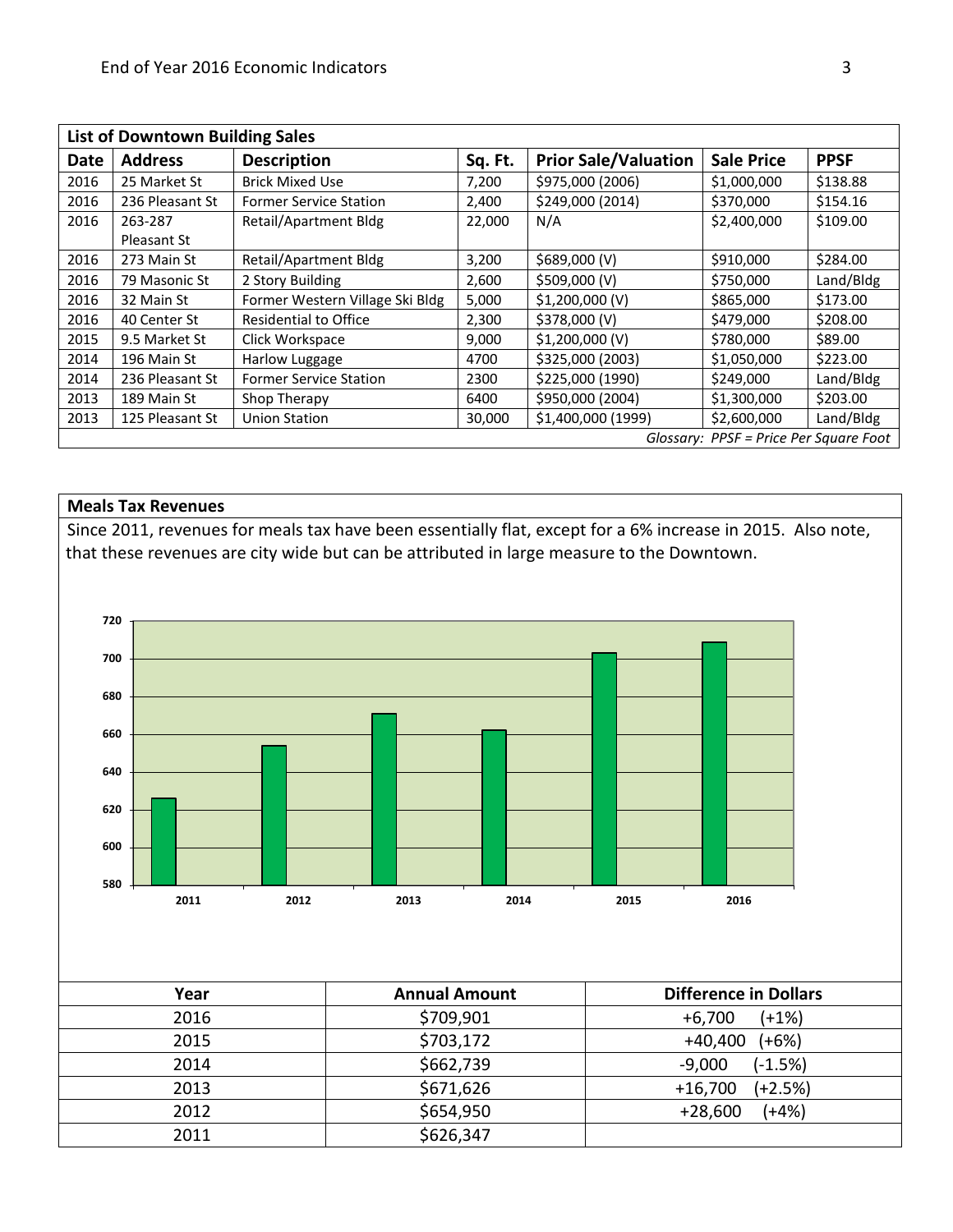#### **Hotel Tax Revenues**

From 2011 to 2014, hotel revenues have remained stable. The 26% increase for 2015 can be attributed to the opening of the Fairfield Inn opening in late 2014. Although the Clarion Hotel closed at the end of 2015, it appears that hotel revenues for 2016 remained somewhat consistent with 2015.



*Historical Note: – The Fairfield Inn opened in the Fall of 2014 and the Clarion Hotel closed in November of 2015*

| Year | # of Hotel Rooms | <b>Annual Amount</b> | <b>Difference in Dollars</b> | Percentage |
|------|------------------|----------------------|------------------------------|------------|
| 2016 | 357              | \$636,895            | $-30,000$                    | $-4%$      |
| 2015 | 457              | \$667,090            | $+140,000$                   | $+26%$     |
| 2014 | 357              | \$527,762            | $-1,700$                     | ------     |
| 2013 | 357              | \$529,434            | $-1,000$                     |            |
| 2012 | 357              | \$530,359            | $+38,600$                    | $+8%$      |
| 2011 | 357              | \$491,732            | $- - -$                      |            |

| <b>Retail Rent Comparisons</b>              |                       |                          |                     |
|---------------------------------------------|-----------------------|--------------------------|---------------------|
|                                             | Area                  | <b>Asking Rent Range</b> | <b>Rent Average</b> |
|                                             | Center Downtown       | \$27 to \$40             | \$33.50             |
| Northampton Retail Rents:                   | Main Street           | \$33 to \$42             | \$37.50             |
| <b>Asking Rents</b>                         | Pleasant to Pearl Sts | \$23 to \$29             | \$26.00             |
|                                             | Pearl to Holyoke Sts  | \$14 to \$23             | \$18.00             |
|                                             |                       |                          |                     |
|                                             | City/Town             | <b>Asking Rent Range</b> | <b>Rent Average</b> |
|                                             | Amherst               | $$26-$32$                | \$29.00             |
| Area Regional Rents:<br><b>Asking Rents</b> | Chicopee              | $$9 - $12$               | \$10.50             |
|                                             | Holyoke               | $$9 - $12$               | \$10.50             |
|                                             |                       |                          |                     |
|                                             | Middletown, Ct.       | $$12 - $25$              | \$18.50             |
|                                             | Hartford              | $$18 - $35$              | \$26.50             |
|                                             | Stamford              | $$25 - $50$              | \$37.50             |
|                                             | <b>White Plains</b>   | $$29 - $50$              | \$39.50             |
|                                             | Greenwich             | $$85 - $125$             | \$107.50            |